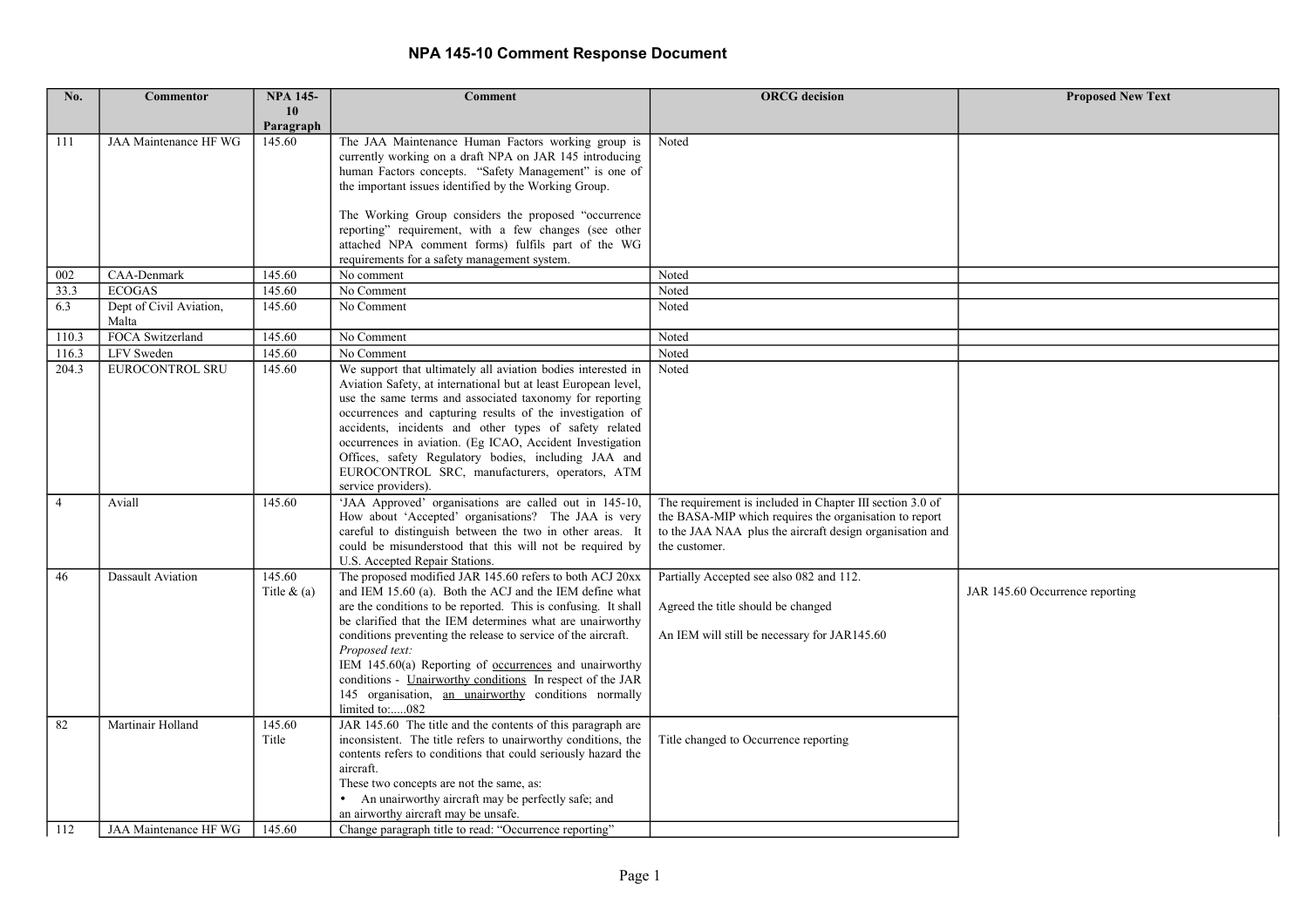| No.   | <b>Commentor</b>         | <b>NPA 145-</b> | <b>Comment</b>                                                                                                                                                                                                                                                                                                                                                                                                                                                                                                                                                                                                                                                         | <b>ORCG</b> decision                                                                                                                                                                                                                              | <b>Proposed New Text</b>                                                                                                                                                                                                                                                                                                                                                                                                                                                                            |
|-------|--------------------------|-----------------|------------------------------------------------------------------------------------------------------------------------------------------------------------------------------------------------------------------------------------------------------------------------------------------------------------------------------------------------------------------------------------------------------------------------------------------------------------------------------------------------------------------------------------------------------------------------------------------------------------------------------------------------------------------------|---------------------------------------------------------------------------------------------------------------------------------------------------------------------------------------------------------------------------------------------------|-----------------------------------------------------------------------------------------------------------------------------------------------------------------------------------------------------------------------------------------------------------------------------------------------------------------------------------------------------------------------------------------------------------------------------------------------------------------------------------------------------|
|       |                          | 10<br>Paragraph |                                                                                                                                                                                                                                                                                                                                                                                                                                                                                                                                                                                                                                                                        |                                                                                                                                                                                                                                                   |                                                                                                                                                                                                                                                                                                                                                                                                                                                                                                     |
|       |                          | Title           | Note: this change would also need to be made in respect of<br>IEM $145.60(a)$ .<br>The intention, as is made clear in NPA 20-6 ACJ 20-xx is to<br>report 'an incident, fault, malfunction, deviation or<br>technical defect that endangers, or could endanger, the safe<br>operation of the aircraft or its occupants or which could lead<br>to an unsafe condition in the aircraft or product'<br>It is considered that the use of the term 'unairworthy' gives<br>the incorrect impression that only technical defects are to be<br>reported.<br>Also JAR-OPS 1.420 refers to just 'occurrence reporting',<br>so there would be consistency between JAR-OPS and JAR- | Title changed to Occurrence reporting<br>Agreed                                                                                                                                                                                                   |                                                                                                                                                                                                                                                                                                                                                                                                                                                                                                     |
| 45.1a | <b>Dassault Aviation</b> | 145.60<br>Title | 145 if the same terminology was used.<br>The title is misleading. Is it occurrence or unairworthy<br>conditions reporting? This is very important as occurrence<br>reporting is to inform the Authority while unairworthy<br>conditions is to prevent the maintenance organisation to<br>release to service the aircraft or aircraft component.<br>Obviously the intent is to cover both case.<br>The title should ensure consistency with FAR 145.63<br>"Reports of defects and unairworthy conditions"<br>'JAR 145.60 reporting of occurrences and unairworthy<br>conditions (See IEM 145.60(a), ACJ 20.xx)'                                                         | Partially agreed but for different reasons.<br>Title changed to Occurrence Reporting<br>FAR 145.63 deals only with technical defects rather than<br>the broader spectrun covered by this NPA, the associated<br>NPA to JAR21 and the proposed ACJ |                                                                                                                                                                                                                                                                                                                                                                                                                                                                                                     |
| 18    | <b>AIA</b>               | 145.60          | Under FAR $145.63(c)$ , the holder of a repair station<br>certificate that is also the holder of a Type Certificate need<br>not report a failure, malfunction or defect under this section<br>if the failure, malfunction or defect has been reported by it<br>under Sec 21.3.<br>The same exclusion should apply for JAR-145 approved<br>maintenance organisations that are also Type Certificate<br>holders.                                                                                                                                                                                                                                                         | Not accepted. As per 112 above, this NPA relates to JAR<br>145 organisations, not all the other activities.                                                                                                                                       |                                                                                                                                                                                                                                                                                                                                                                                                                                                                                                     |
| 136.1 | <b>DGAC</b> France       | 145.60(a)       | The use of notes in a rule should be forbidden according to<br>draft JAR-11. Especially when their unique purpose is to<br>define a wording used in the rule, it is better to incorporate<br>the appropriate wording directly into the rule.<br>The wording used here was not consistent with the wording<br>used in JAR-21 (seriously hazard the aircraft or unairworthy<br>conditions' instead of 'adverse effects on the continued<br>airgorthiness of the prodiuct or in an unsafe condition'.<br>The reference to a 'JAA Full Member Authority' is not   Not accepted                                                                                             | Agreed. The information in the "Note" will be put into<br>IEM $145.60(a)$ and (c) to clarify the amended text.<br>The use of the term "adverse effect" is too broad.                                                                              | Proposal<br>JAR 145.60<br>Occurrence reporting<br>(See IEM 145.60, ACJ 20.xx)<br>The JAR-145 approved maintenance organisation must<br>report to its' JAA full member Authority and the<br>organisation responsible for the design of the aircraft /<br>aircraft component any condition of the aircraft / aircraft<br>component identified by the JAR-145 approved<br>maintenance organisation that has resulted or may result in<br>an unsafe condition that could seriously hazard the aircraft. |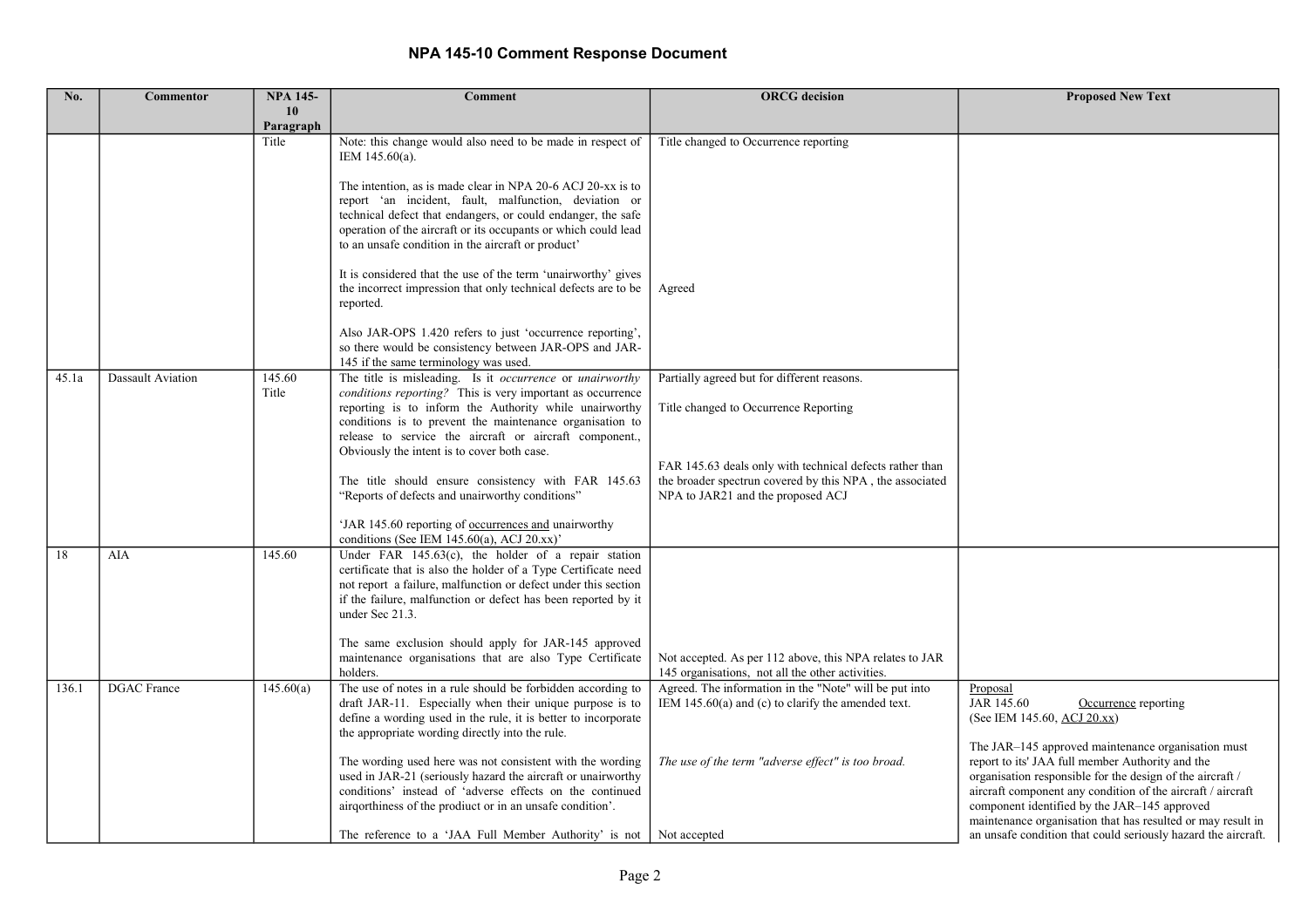| No.  | <b>Commentor</b>  | <b>NPA 145-</b> | <b>Comment</b>                                                                                                                                                                                                                                                                                                                                                                                              | <b>ORCG</b> decision                                                                                                                                | <b>Proposed New Text</b>                                                                                                                                                                                                                                                                                                              |
|------|-------------------|-----------------|-------------------------------------------------------------------------------------------------------------------------------------------------------------------------------------------------------------------------------------------------------------------------------------------------------------------------------------------------------------------------------------------------------------|-----------------------------------------------------------------------------------------------------------------------------------------------------|---------------------------------------------------------------------------------------------------------------------------------------------------------------------------------------------------------------------------------------------------------------------------------------------------------------------------------------|
|      |                   | 10<br>Paragraph |                                                                                                                                                                                                                                                                                                                                                                                                             |                                                                                                                                                     |                                                                                                                                                                                                                                                                                                                                       |
|      |                   |                 | understood. It is changed by 'Authority having garnted the<br>JAR-145 organisaion approval. The wording which was<br>proposed waws not consistent with the proposed wording in<br>$JAR-21$<br>Proposed text:                                                                                                                                                                                                | It is agreed that the text needs amendment for clarity. The<br>amended text proposal in the next column incorporates<br>the intent of the proposal. | The JAR-145 approved maintenance<br>(b)<br>organisation shall establish an internal occurrence reporting<br>system acceptable to the JAA full member Authority to<br>enable the collection and evaluation of such reports<br>including the assessment and extraction of those<br>occurrences to be reported under sub para (a) above. |
|      |                   |                 | (Complete rewriting)<br>JAR 145.60 Occurrence reporting (See IEM 145.60, ACJ<br>20.xx)<br>(a) (1) The JAR-145 approved maintenance organisation                                                                                                                                                                                                                                                             |                                                                                                                                                     | The procedure shall identify adverse trends, corrective<br>actions taken to address deficiencies and include evaluation<br>of all known relevant information relating to such<br>occurrences and a method to circulate the information as<br>necessary.                                                                               |
|      |                   |                 | must also report to the Authority having granted the JAR-<br>145 organisation approval any data of which he is aware,<br>collected under JAR 145(b) or known by other means which<br>has resulted or may result in an unsafe condition for the                                                                                                                                                              |                                                                                                                                                     | (c) Reports must be made in a manner acceptable to the JAA<br>full member Authority and contain all pertinent information<br>about the condition and evaluation results known to the<br>JAR-145 approved maintenance organisation.                                                                                                    |
|      |                   |                 | product, part or appliance. (See ACJ 20.xx)<br>(2) The JAR-145 approved maintenance organisation must<br>report to the holder of the Type Certificate, Supplemental<br>Order (JTSO) Authorisation, as appropriate, any situation<br>potentially unsafe which is also reported under JAR 145.60<br>$(a)(1)$ .<br>(3) When the JAR-145 approved maintenance organisation                                      |                                                                                                                                                     | Where the JAR-145 approved maintenance<br>(d)<br>organisation is contracted by an operator to carry out<br>maintenance, the JAR-145 approved maintenance<br>organisation must also report to the operator any such<br>condition affecting the operator's aircraft or aircraft<br>component.                                           |
|      |                   |                 | is contracted by an operator to carry out maintenance, it<br>must also report to this operator any such condition<br>affecting operator's aircraft or aircraft component.                                                                                                                                                                                                                                   |                                                                                                                                                     | In the case of an aircraft, where the state of registration is<br>different to that of the NAA that issued the appropriate JAR<br>145 or JAR Ops approvals, then the National Aviation<br>Authority of the state of registry should also be informed.                                                                                 |
|      |                   |                 |                                                                                                                                                                                                                                                                                                                                                                                                             |                                                                                                                                                     | Reports must be made as soon as<br>(e)<br>practicable but in any case within 72 hours of the JAR-145<br>approved maintenance organisation identifying the unsafe<br>condition to which the report relates.                                                                                                                            |
| 45.2 | Dassault Aviation | 145.60(a)       | Scheme should be replaced by system.<br>(a)occurrence reporting system.                                                                                                                                                                                                                                                                                                                                     | Not relevant due to amended text.                                                                                                                   |                                                                                                                                                                                                                                                                                                                                       |
| 79.1 | Airbus Industrie  | 145.60(a)       | $145.60(a)$ : For consistency, it is suggested to replace "that<br>could seriously hazard the aircraft" by the same wording as<br>in 23.3: "which has resulted in or may result in an unsafe<br>condition".                                                                                                                                                                                                 | Partially agreed and incorporated in new proposed text.                                                                                             | The amended text is shown in 136.1 above                                                                                                                                                                                                                                                                                              |
| 13.1 | Rolls Royce plc   | 145.60(a)       | The use of the phrase 'the aircraft or aircraft<br>component' could be interpreted to exclude engines.,<br>propellers etc. To avoid confusion, specific reference<br>should, at the very least, be made to those products<br>requiring their own Type Certificate. The proposed 'Note@<br>goes some way to addressing this but changes to the rule<br>would provide the required clarity.<br>Proposed text: | Not accepted. The definition of Aircraft component in<br>JAR145 is adequate to prevent this.                                                        |                                                                                                                                                                                                                                                                                                                                       |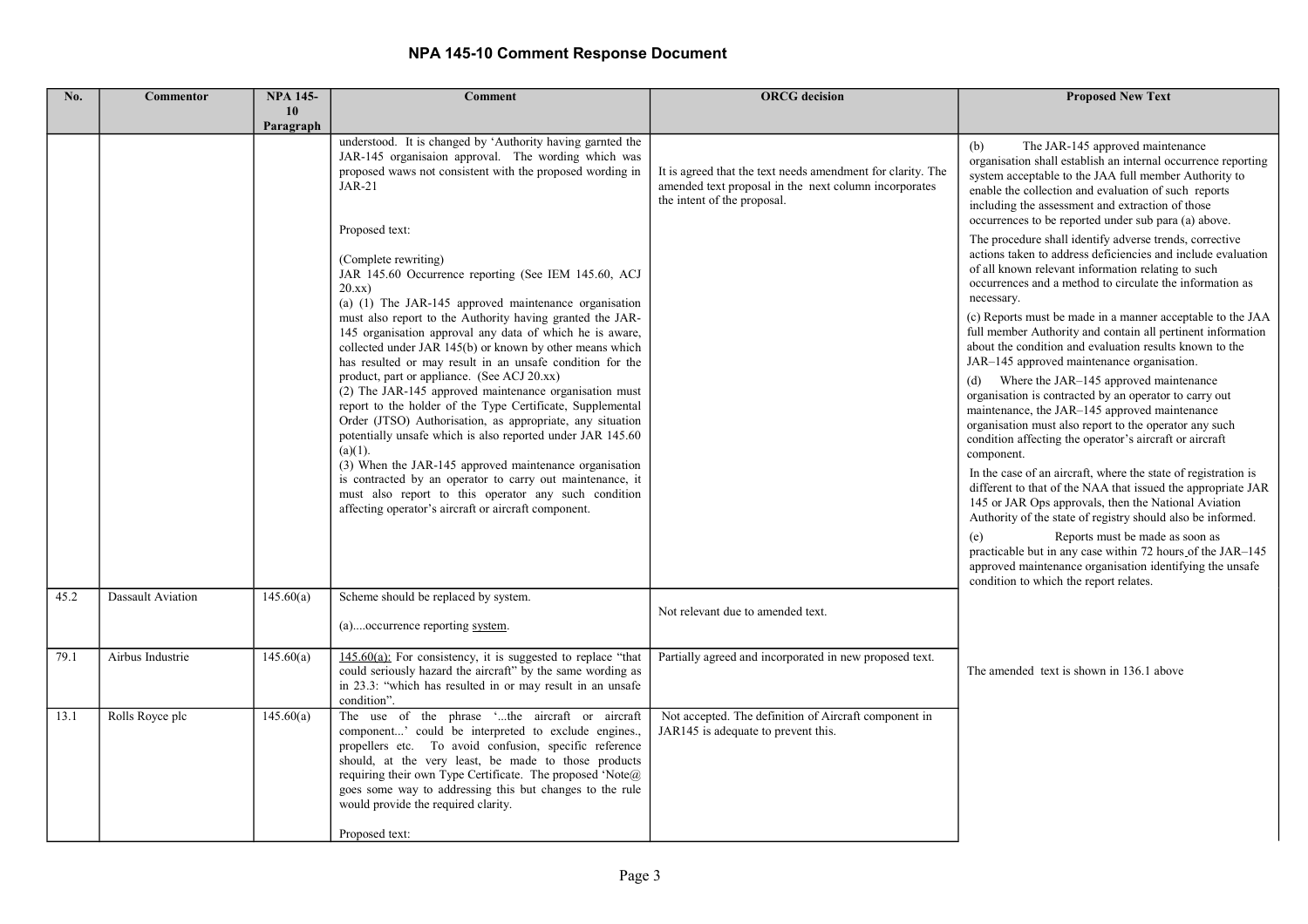| No.  | <b>Commentor</b>         | <b>NPA 145-</b><br>10<br>Paragraph | <b>Comment</b>                                                                                                                                                                                                                                                                                                                                                                                                                                                                                                                                                                                                                                                                                                                                                                                                                    | <b>ORCG</b> decision                                                                                                    | <b>Proposed New Text</b>                                                                                                                                                                                                                                                                                                                                                                                                                                                                                                     |
|------|--------------------------|------------------------------------|-----------------------------------------------------------------------------------------------------------------------------------------------------------------------------------------------------------------------------------------------------------------------------------------------------------------------------------------------------------------------------------------------------------------------------------------------------------------------------------------------------------------------------------------------------------------------------------------------------------------------------------------------------------------------------------------------------------------------------------------------------------------------------------------------------------------------------------|-------------------------------------------------------------------------------------------------------------------------|------------------------------------------------------------------------------------------------------------------------------------------------------------------------------------------------------------------------------------------------------------------------------------------------------------------------------------------------------------------------------------------------------------------------------------------------------------------------------------------------------------------------------|
|      |                          |                                    | Wherever the phrase 'aircraft or aircraft component' is<br>used, replace with 'the aircraft, engine, propeller or<br>related component'.                                                                                                                                                                                                                                                                                                                                                                                                                                                                                                                                                                                                                                                                                          |                                                                                                                         |                                                                                                                                                                                                                                                                                                                                                                                                                                                                                                                              |
| 159  | <b>CAA</b> Netherlands   | 145.60(a)                          | Delete the "NOTE" Transfer to section 2.                                                                                                                                                                                                                                                                                                                                                                                                                                                                                                                                                                                                                                                                                                                                                                                          | Agreed. Transferred to IEM $145.60(a)$                                                                                  |                                                                                                                                                                                                                                                                                                                                                                                                                                                                                                                              |
| 42.2 | Dassault Aviation        | 145.60(a)<br>Note                  | The definition of 'occurrence' is not given in JAR 1. The<br>text before change was speaking of 'occurrences that may<br>involve failure, malfunctions or defects'. The definition of<br>'occurrence' was self contained. The new text speaks of<br>'faults, malfunctions, defects or other occurrences'. No<br>indication is given about what is an 'other occurrence' for<br>this reason the definition given in he explanatory note to the<br>NPA should be added to the text of the requirement.<br>Proposed text to be add to the end of JAR 145.60(a):<br>Note: An occurrence in the sense used in this requirement<br>is an unwanted event which happens in or to an aircraft or<br>aircraft component. This is the all encompassing term<br>including accidents, incidents,<br>defects,<br>failures.<br>malfunctions etc. | No "Notes". For JAR 145 current IEM plus an additional<br>paragraph should be sufficient.                               | Current IEM 145. $60(a)$ becomes;<br>IEM $145.60(a)$<br>"In respect of the"<br>1.<br>Add an extra note to the paragraph-<br>"Note (3) Further information is contained in ACJ 20.XX"<br>2. The organisation responsible for the design is normally<br>the Type Certificate Holder of the aircraft, engine or<br>propeller and/ or if known the Supplemental Type<br>Certificate (STC) Holder, the Jooint Technical Standard<br>Order (JTSO) Authorisation Holder or the Joint Parts<br>Approval (JPA) Holder as appropriate. |
| 45.3 | <b>Dassault Aviation</b> | 145.60(a)<br>& Note                | As comment 42.2. The definition of occurrence shall be<br>included.<br>Proposed text:<br>Note 1: The organisation responsible<br>Note 2: An occurrence in the sense used in this requirement<br>is an unwanted event which happens in or to an aircraft or<br>aircraft component or the consequences of such an event<br>which are in or on an aircraft: or aircraft component. This<br>is the all encompassing term including accidents, incidents,                                                                                                                                                                                                                                                                                                                                                                              | See 42.2 above                                                                                                          | See above                                                                                                                                                                                                                                                                                                                                                                                                                                                                                                                    |
| 32   | LBA                      | 145.60(a)                          | defects, failures, malfunctions etc.<br>The LBA would like to recommend a return to a former<br>version (e.g. Change 1) in order to lay down again the<br>Production organisation as the recipient of an occurrence<br>report.<br>The previous draft provided that a JAR-145 approved<br>maintenance organisation had to report among other things<br>to the responsible design organisation. Thereby the receipt<br>of the message by the competent receiver was ensured.<br>Instead of this it was fixed by the version of Change 2 that<br>only the type certificate holder had to be addressed. A great<br>disadvantage may emerge by this regulation because the                                                                                                                                                             | Change 1 does not address the subject as presented. The<br>TC or STC holder is the primary channel of<br>communication. |                                                                                                                                                                                                                                                                                                                                                                                                                                                                                                                              |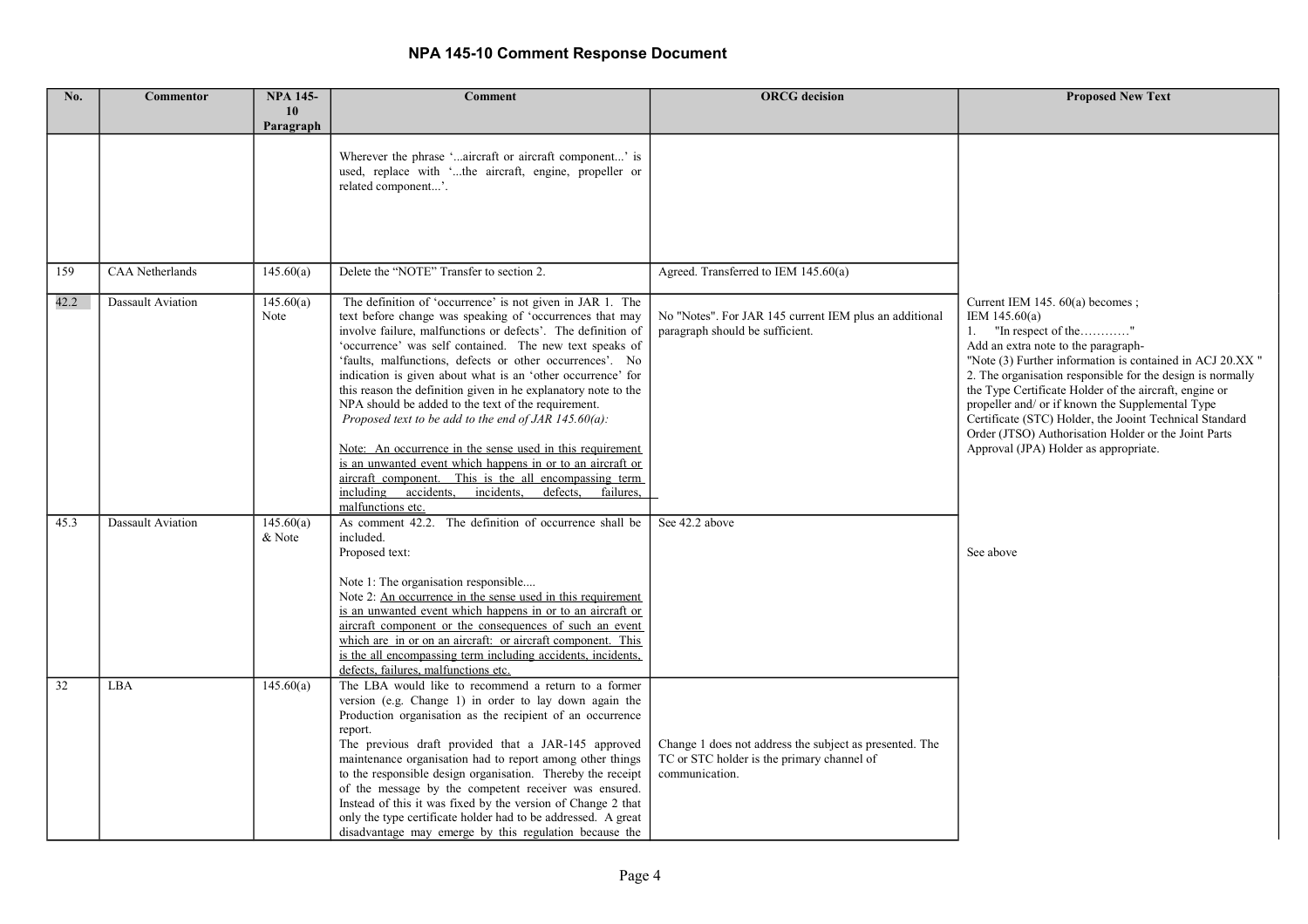| No.   | Commentor                            | <b>NPA 145-</b><br>10   | <b>Comment</b>                                                                                                                                                                                                                                                                                                                                                                                                                                                                                                                               | <b>ORCG</b> decision                                                                                                                                               | <b>Proposed New Text</b>      |
|-------|--------------------------------------|-------------------------|----------------------------------------------------------------------------------------------------------------------------------------------------------------------------------------------------------------------------------------------------------------------------------------------------------------------------------------------------------------------------------------------------------------------------------------------------------------------------------------------------------------------------------------------|--------------------------------------------------------------------------------------------------------------------------------------------------------------------|-------------------------------|
|       |                                      | Paragraph               |                                                                                                                                                                                                                                                                                                                                                                                                                                                                                                                                              |                                                                                                                                                                    |                               |
|       |                                      |                         | organisation responsible for the design is usually unknown<br>by the JAR-145 approved maintenance organisation.<br>As a result of this the above mentioned suggestion is<br>offered. If the Production Organisation is not identical with<br>the Design Organisation this procedure might cause some<br>short delay, but on the other hand it is ensured that he<br>responsible receiver will get the report actually. An<br>advantage of this proposed procedure is the use of an<br>already existing way of communication.                 |                                                                                                                                                                    |                               |
| 157.3 | <b>RLD</b>                           | 145.60 a)               | Change 'the Authority' or 'the JAA full member authority'<br>to 'his JAA full member Authority                                                                                                                                                                                                                                                                                                                                                                                                                                               | Accepted within re-write of para (a).<br>the term Authority is defined in ACJ 20-xx<br>See changed text of $145.60(a)$                                             | Amended to "its' full member" |
| 240   | <b>CAA-UK</b>                        | $\overline{145.60}$ (f) | The reporting scheme contained in JAR 145.60 should<br>reflect a reporting line to the NAA of the aircraft's state or<br>registration.<br>Suggested text:<br>Para 1 Proposal. Add new item (f)<br>"Where the NAA for the aircraft's state of registration is<br>different from the NAA of the JAR -145 approved<br>maintenance organisation making the report, copies of the<br>occurrence report should also be copied to the NAA of the<br>aircraft's state of registration.                                                               | Agreed. Added to existing $145.60(d)$                                                                                                                              |                               |
| 93.3  | <b>UK Flight Safety</b><br>Committee | 145.60                  | The formal recognition that effective mandatory reporting<br>by organisations requires an in house reporting scheme with<br>wider reporting criteria to be operated in support is<br>welcomed.                                                                                                                                                                                                                                                                                                                                               | Noted                                                                                                                                                              |                               |
| 79.2  | Airbus Industrie                     | 145.60(b)               | NOTE: Internal reporting is a prior condition of a possible<br>external scheme and, in order to respect that logic, the<br>proposed paragraph 145.60(b) should be placed before the<br>proposed paragraph 145.60(a).                                                                                                                                                                                                                                                                                                                         | The sentiment is understood, however the "requirement"<br>part is the reason for the paragraph and the support via<br>the internal procedure is secondary to that. |                               |
| 45.4  | <b>Dassault Aviation</b>             | 145.60(b)               | We propose to make identical text for JAR-21.129-165 and<br>JAR-145.60.<br>'Should' is not to be used in a requirement, it has to be<br>'shall'.<br>Proposed text:<br>(b) The JAR 145 approved maintenance organisation must<br>establish and maintain a documented occurrence reporting<br>system acceptable to the JAA full member Authority to<br>enable the collation of occurrence reports including the<br>assessment and extraction of the reportable occurrences and<br>the actions taken to address deficiencies. This system shall | Accepted and incorporated into amended text proposal<br>Partially accepted and incorporated into new text. Text<br>also amended for clarification.                 |                               |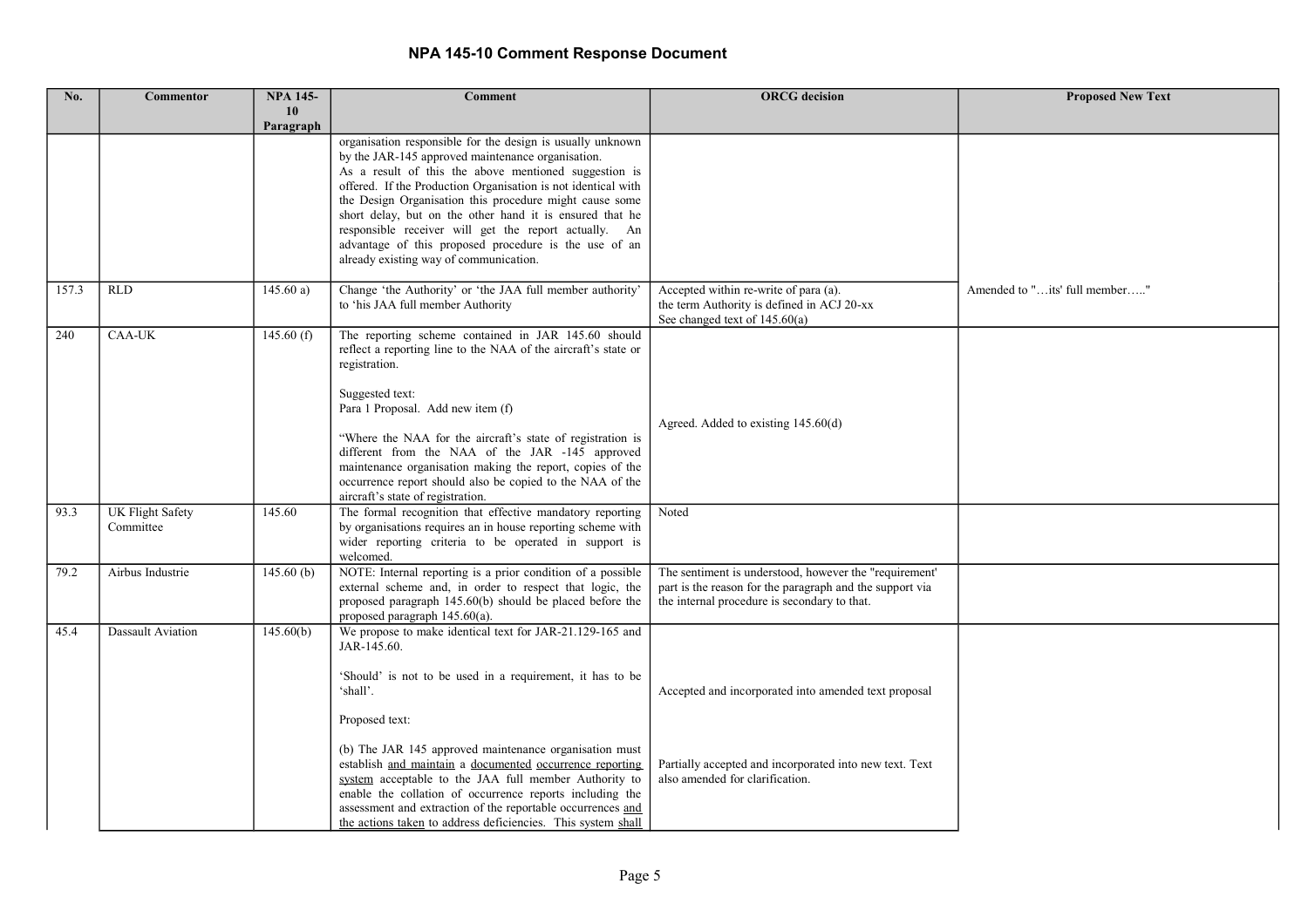| No. | <b>Commentor</b>             | <b>NPA 145-</b> | Comment                                                                                                                                                                                                                                                                                                                                                                                                                                                                                                                                                                                       | <b>ORCG</b> decision                                                                                                                                                                                                   | <b>Proposed New Text</b>                                                                                                                                                |
|-----|------------------------------|-----------------|-----------------------------------------------------------------------------------------------------------------------------------------------------------------------------------------------------------------------------------------------------------------------------------------------------------------------------------------------------------------------------------------------------------------------------------------------------------------------------------------------------------------------------------------------------------------------------------------------|------------------------------------------------------------------------------------------------------------------------------------------------------------------------------------------------------------------------|-------------------------------------------------------------------------------------------------------------------------------------------------------------------------|
|     |                              | 10<br>Paragraph |                                                                                                                                                                                                                                                                                                                                                                                                                                                                                                                                                                                               |                                                                                                                                                                                                                        |                                                                                                                                                                         |
|     |                              |                 | include evaluation of relevant information relating to the                                                                                                                                                                                                                                                                                                                                                                                                                                                                                                                                    |                                                                                                                                                                                                                        |                                                                                                                                                                         |
|     |                              |                 | occurrences and promulgation of such related information.                                                                                                                                                                                                                                                                                                                                                                                                                                                                                                                                     |                                                                                                                                                                                                                        |                                                                                                                                                                         |
| 137 | <b>DGAC</b> France           | 145.60(b)       | Some commas were missing making the text confusing<br>'deficiencies in the interest of safety' for example.<br>The wording was not consistent with the one used in JAR-<br>21.129 (f) in NPA 21-24. A wording almost common to Jar<br>21 and JAR 145 is here proposed. The word 'collation' is<br>replaced by 'collection' for consistency with JAR-21.3.<br>Proposed text:                                                                                                                                                                                                                   | Partially accepted within the amended proposal. However<br>the phrase "in the interest of safety" has been deleted<br>because it is not relevant in the rule. JAR 145 is by<br>definition "in the interest of safety". |                                                                                                                                                                         |
|     |                              |                 | (b) The JAR-145 approved maintenance organisation must<br>establish and maintain, in the interest of safety, an internal<br>occurrence reporting scheme to enable the collection and<br>assessment of occurrence reports in order to identify adverse<br>trends or to address deficiencies. This system shall include<br>evaluation of known and relevant information relating to the<br>occurrences and promulgation of such related information,<br>in particular the assessment and extraction of the<br>occurrences to be reported under JAR 145.60(a).                                   |                                                                                                                                                                                                                        |                                                                                                                                                                         |
| 115 | <b>JAA Maintenance HF WG</b> | 145.60(b)       | Collation of occurrence reports is not enough. The reports<br>need investigation to determine causes and analysis to<br>determine common problems and trends. NPA 20-6 ACJ<br>20xx refers to 'occurrence reporting, collection,<br>investigation and analysis schemes' in para 3(a). This<br>would benefit from inclusion in the rule, as well as the<br>advisory material.<br>Line 3. Change "collation" to "collection", investigation                                                                                                                                                      | Accepted within re-write of para (b)<br>accepted                                                                                                                                                                       |                                                                                                                                                                         |
| 113 | JAA Maintenance HF WG        | 145.60(b)       | and analysis".<br>For some organisations, the first they will know about the<br>requirement is when it is formally issued as a change to<br>In order for an occurrence reporting,<br>JAR-145.<br>investigation and analysis system to be effective,<br>organisations will need time to carry out appropriate<br>preparatory work and to choose the system best suited to<br>their needs. It is suggested that 1 year will be long enough<br>for them to do the appropriate preparatory work and<br>research, and to have a system in place in time for the<br>requirement to come into place. | agreed                                                                                                                                                                                                                 |                                                                                                                                                                         |
| 66  | Airbus UK                    | 145.60(b)       | Proposed text:<br>Para (b) line 3. After "approved maintenance organisation<br>must establish", add "(by {an agreed date - 1 year from the<br>issue of the change])"<br>This section requires for the development of a procedure.                                                                                                                                                                                                                                                                                                                                                             | Partially agreed. The amended text will go into JAR<br>145.3, Effectivity<br>No. The organisation must establish an MOE procedure                                                                                      | JAR 145.3 (h)<br>Organisations must be in compliance with JAR 145.60 after<br>[1 year from date of publication] but may choose to be in<br>compliance before that date. |
|     |                              |                 |                                                                                                                                                                                                                                                                                                                                                                                                                                                                                                                                                                                               |                                                                                                                                                                                                                        |                                                                                                                                                                         |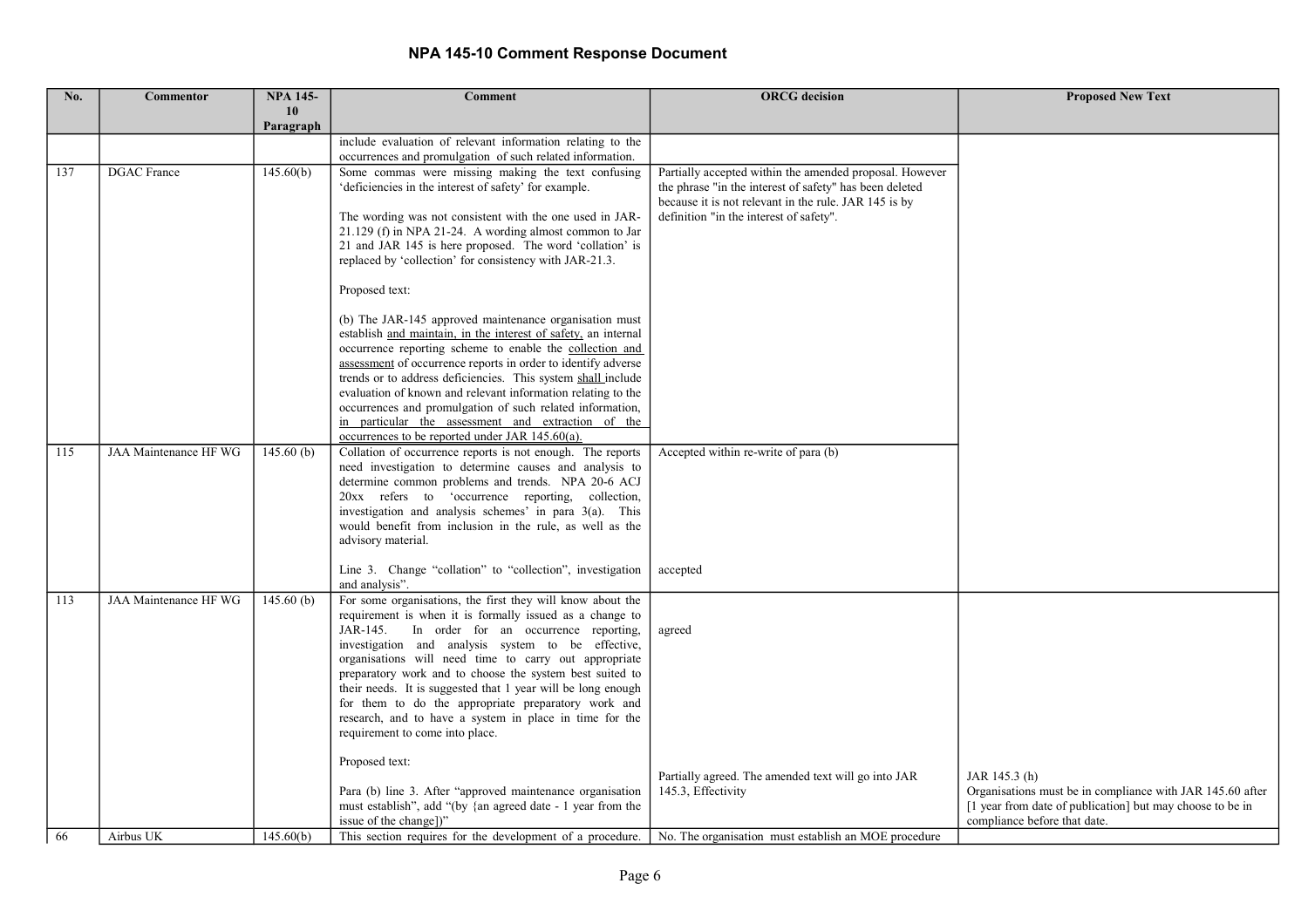| No.   | <b>Commentor</b>   | <b>NPA 145-</b><br>10           | <b>Comment</b>                                                                                                                                                                                                                                                                                                                                                                                                                                                                                                                   | <b>ORCG</b> decision                                                                                                                         | <b>Proposed New Text</b>                                                                                                                                                                                                                                                                                                                          |
|-------|--------------------|---------------------------------|----------------------------------------------------------------------------------------------------------------------------------------------------------------------------------------------------------------------------------------------------------------------------------------------------------------------------------------------------------------------------------------------------------------------------------------------------------------------------------------------------------------------------------|----------------------------------------------------------------------------------------------------------------------------------------------|---------------------------------------------------------------------------------------------------------------------------------------------------------------------------------------------------------------------------------------------------------------------------------------------------------------------------------------------------|
|       |                    | Paragraph                       |                                                                                                                                                                                                                                                                                                                                                                                                                                                                                                                                  |                                                                                                                                              |                                                                                                                                                                                                                                                                                                                                                   |
|       |                    |                                 | Will the authorities ensure the procedure is developed<br>correctly and then monitor it.                                                                                                                                                                                                                                                                                                                                                                                                                                         | which would be approved by the full member Authority.                                                                                        |                                                                                                                                                                                                                                                                                                                                                   |
| 138   | <b>DGAC</b> France | 145.60 $(c)$ ,<br>$(d)$ & $(e)$ | The reference to 'JAA full member Authority'is not<br>relevant.<br>The wording which was proposed was not consistent with<br>the wording in JAR-21.                                                                                                                                                                                                                                                                                                                                                                              | Not accepted. For consistency, in JAR145 it is necessary<br>to mention JAA full member Authority.                                            |                                                                                                                                                                                                                                                                                                                                                   |
|       |                    |                                 | The proposed (c) asked for the 'assessment results', action<br>which would take time when the proposed (e) set a strict<br>limit to 72 hours: this is not consistent. Furthermore, the<br>'assessment' is not defined: what is it supposed to be? It is<br>the assessment by the TC holder? By the JAR-145<br>organisationa alone?                                                                                                                                                                                               | The procedure should include a method to decide which<br>occurrences are reportable and which are not.                                       | New IEM 145.60(c) added.<br>IEM $145.60(c)$<br>In a manner acceptable to the JAA full member Authority<br>means that the report may be transmitted by any method                                                                                                                                                                                  |
|       |                    |                                 | There was not @unless' clause in JAR-145: there could<br>also be cases where the 72 hour time could not be complied<br>with.                                                                                                                                                                                                                                                                                                                                                                                                     | The time runs from the "identification" of the Occurrence.                                                                                   | acceptable to the Authority. Each report should contain at<br>least the folloeing information:-<br>Orgaanisation name and approval reference<br>i)<br>Infromation necessary to identify the subject aircraft<br>$\overline{11}$                                                                                                                   |
|       |                    |                                 | Proposed text:<br>c) The reports required under JAR $145.60$ (A)(1) must be<br>made in a form and manner acceptable to the Authority, as<br>soon as practicable and in any case despatched not later<br>than 72 hours after the information is known, unless<br>exceptional circumstances prevent this. (See ACJ 20.xx)                                                                                                                                                                                                          | There is no need for "exceptional circumstances". As<br>above, the time runs from the "identification" of the<br>condition as an occurrence. | and / or component.<br>Date and time relative to any life or overhaul<br>$\overline{iii}$<br>limitation in terms of flying<br>hours/cycles/landings etc. as appropriate.<br>Details of the condition as required by JAR145.60(b)<br>iv)<br>Any other relevant information found during the<br>V)<br>evaluation or rectification of the condition. |
| 136.2 | <b>DGAC</b> France | $145.60$ (d)                    | The proposed $145.60$ (d) in the NPA is better placed in (a)<br>which will set the requirements to report to the authority,<br>the TC holder (or etc) and the operator in a unique<br>paragraph. The text was editorially improved.                                                                                                                                                                                                                                                                                              | The intent is included in the amended text of JAR<br>145.60(d)                                                                               |                                                                                                                                                                                                                                                                                                                                                   |
| 13.2  | Rolls Royce plc    | 145.60(d)                       | The use of the phrase 'the aircraft or aircraft<br>component' could be interpreted to exclude engines.,<br>propellers etc. To avoid confusion, specific reference<br>should, at the very least, be made to those products<br>requiring their own Type Certificate. The proposed 'Note@<br>goes some way to addressing this but changes to the rule<br>would provide the required clarity.<br>Proposed text:<br>Wherever the phrase 'aircraft or aircraft component' is<br>used, replace with 'the aircraft, engine, propeller or | The definition of Aircraft component in JAR145 is<br>adequate to prevent this.                                                               |                                                                                                                                                                                                                                                                                                                                                   |
|       |                    |                                 | related component'.                                                                                                                                                                                                                                                                                                                                                                                                                                                                                                              |                                                                                                                                              |                                                                                                                                                                                                                                                                                                                                                   |
| 250   | Transport Canada   | 4.2                             | The time frame of reporting within 72 hours, based on<br>discovery and intent to report, is similar to the Canadian<br>requirements. However, our system does not have an<br>equivalent of the proposed 'exceptional circumstances'                                                                                                                                                                                                                                                                                              | Noted                                                                                                                                        |                                                                                                                                                                                                                                                                                                                                                   |